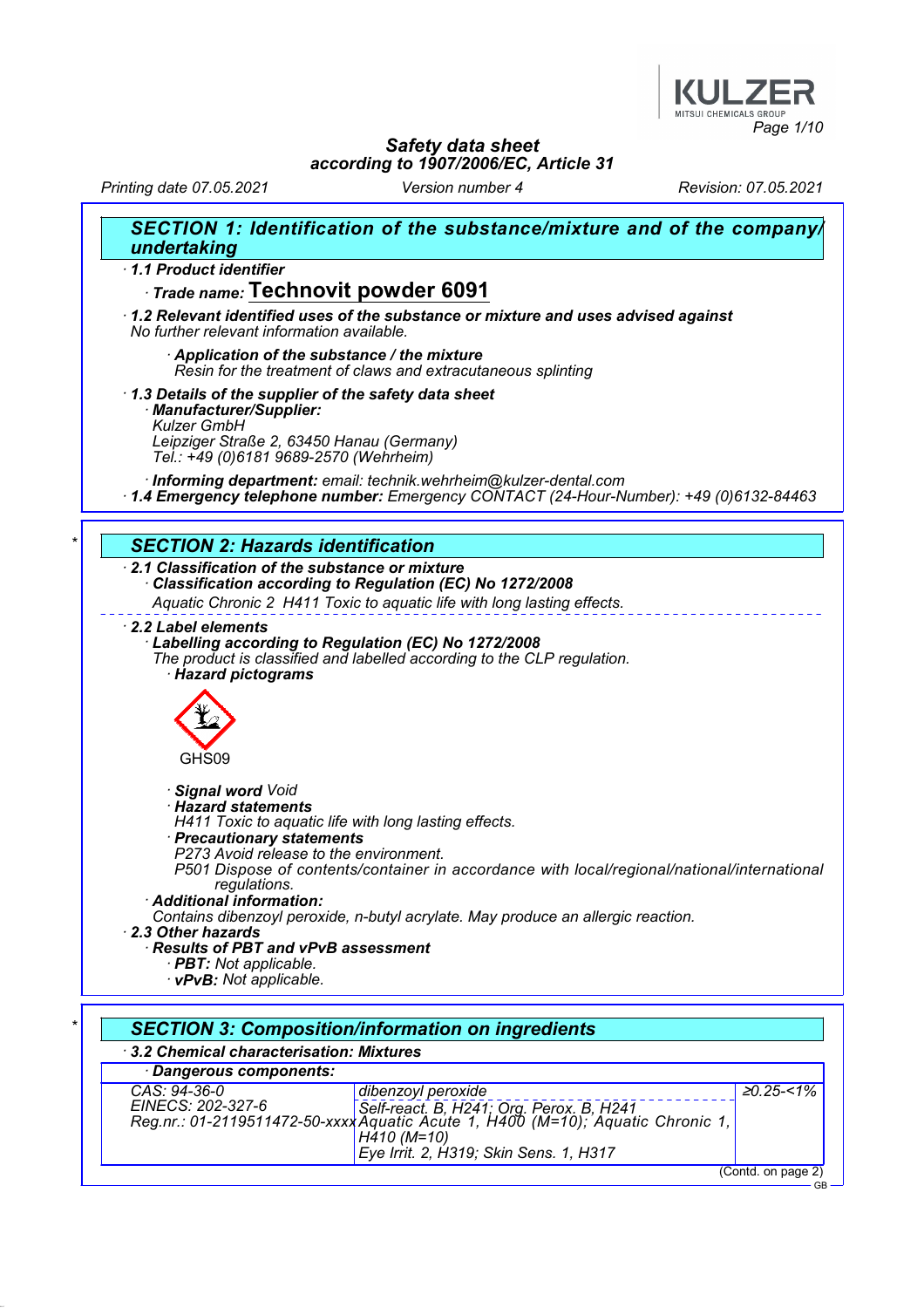

Printing date 07.05.2021 Version number 4 Revision: 07.05.2021

# Trade name: Technovit powder 6091

| CAS: 141-32-2<br>EINECS: 205-480-7    | n-butyl acrylate<br>EINECS: 205-480-7 [Flam. Liq. 3, H226<br>Reg.nr.: 01-2119453155-43-xxxxAcute Tox. 4, H332; Skin Irrit. 2, H315; Eye Irrit. 2,<br>H319; Skin Sens. 1, H317; STOT SE 3, H335<br>Aquatic Chronic 3, H412 | (Contd. of page 1)<br>$\geq 0.1 - 1\%$ |
|---------------------------------------|---------------------------------------------------------------------------------------------------------------------------------------------------------------------------------------------------------------------------|----------------------------------------|
|                                       | Additional information For the wording of the listed hazard phrases refer to section 16.                                                                                                                                  |                                        |
| <b>CECTION A. Eirot aid magazirgs</b> |                                                                                                                                                                                                                           |                                        |

#### SECTION 4: First aid measures

- · 4.1 Description of first aid measures
	- General information No special measures required.
	- After inhalation Supply fresh air; consult doctor in case of symptoms.
	- · After skin contact
	- Instantly wash with water and soap and rinse thoroughly.
	- If skin irritation or rash occurs: Get medical advice/attention.
	- After eve contact
	- Rinse opened eye for several minutes under running water. If symptoms persist, consult doctor. Remove contact lenses, if present and easy to do. Continue rinsing.
	- **After swallowing**
	- Rinse out mouth and then drink plenty of water.
	- In case of persistent symptoms consult doctor.
- · 4.2 Most important symptoms and effects, both acute and delayed
- No further relevant information available.
- · 4.3 Indication of any immediate medical attention and special treatment needed No further relevant information available.

#### SECTION 5: Firefighting measures

#### · 5.1 Extinguishing media

- Suitable extinguishing agents CO2, extinguishing powder or water jet. Fight larger fires with water jet or alcohol-resistant foam. For safety reasons unsuitable extinguishing agents Water with a full water jet.
- · 5.2 Special hazards arising from the substance or mixture
- Formation of toxic gases is possible during heating or in case of fire.

Combustible solids. Fine dust clouds can form explosive mixtures with air.

- Carbon dioxide (CO2)
- Carbon monoxide (CO) · 5.3 Advice for firefighters
	- · Protective equipment:
	- Wear self-contained breathing apparatus. (EN 133)
	- · Additional information -

### SECTION 6: Accidental release measures

· 6.1 Personal precautions, protective equipment and emergency procedures Keep people at a distance and stay on the windward side. Wear protective clothing. Avoid causing dust. Keep away from ignition sources Avoid contact with eyes and skin. · 6.2 Environmental precautions: Do not allow to enter drainage system, surface or ground water.

(Contd. on page 3)

GB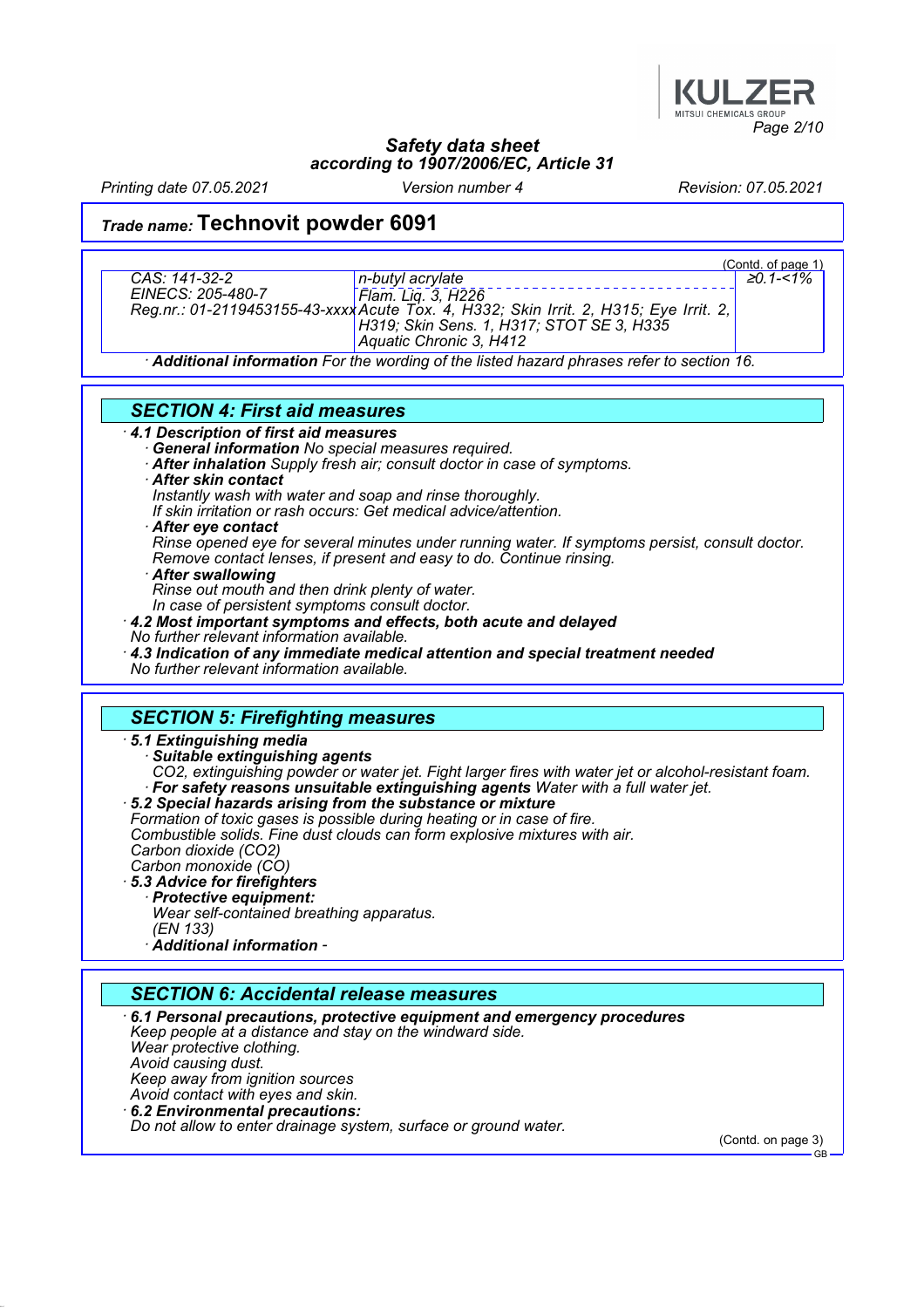

Printing date 07.05.2021 Version number 4 Revision: 07.05.2021

# Trade name: Technovit powder 6091

Damp down dust with water spray jet.

(Contd. of page 2)

GB

Do not allow to enter the ground/soil. · 6.3 Methods and material for containment and cleaning up: Collect mechanically. Send for recovery or disposal in suitable containers. Dispose of the material collected according to regulations. 6.4 Reference to other sections See Section 8 for information on personal protection equipment.

See Section 7 for information on safe handling

#### SECTION 7: Handling and storage

· 7.1 Precautions for safe handling Wear protective equipment. Keep unprotected persons away. Avoid contact with eyes and skin. Ensure good ventilation/exhaustion at the workplace. Prevent formation of dust. Any deposit of dust which cannot be avoided must be removed regularly. Provide suction extractors if dust is formed.

**Handling** 

do not mix with reducing agent Strong bases Strong oxidizers Strong acids · Information about protection against explosions and fires: Dust can combine with air to form an explosive mixture. Use explosion-proof apparatus / fittings and spark-proof tools. Keep ignition sources away - Do not smoke. Protect against electrostatic charges.

· 7.2 Conditions for safe storage, including any incompatibilities **Storage** 

Requirements to be met by storerooms and containers:

Store in cool, dry place in tightly closed containers.

· Information about storage in one common storage facility: Not required.

· Further information about storage conditions: Store cool (not above 25 °C).

· 7.3 Specific end use(s) No further relevant information available.

#### SECTION 8: Exposure controls/personal protection

· 8.1 Control parameters

· Additional information about design of technical systems: No further data; see item 7.

Components with critical values that require monitoring at the workplace: 94-36-0 dibenzoyl peroxide WEL (Great Britain) | Long-term value: 5 mg/m<sup>3</sup> 141-32-2 n-butyl acrylate WEL (Great Britain) Short-term value: 26 mg/m<sup>3</sup>, 5 ppm Long-term value:  $5 \,\mathrm{mg/m^3}$ , 1 ppm IOELV (European Union) Short-term value: 53 mg/m<sup>3</sup>, 10 ppm Long-term value:  $11$  mg/m<sup>3</sup>, 2 ppm (Contd. on page 4)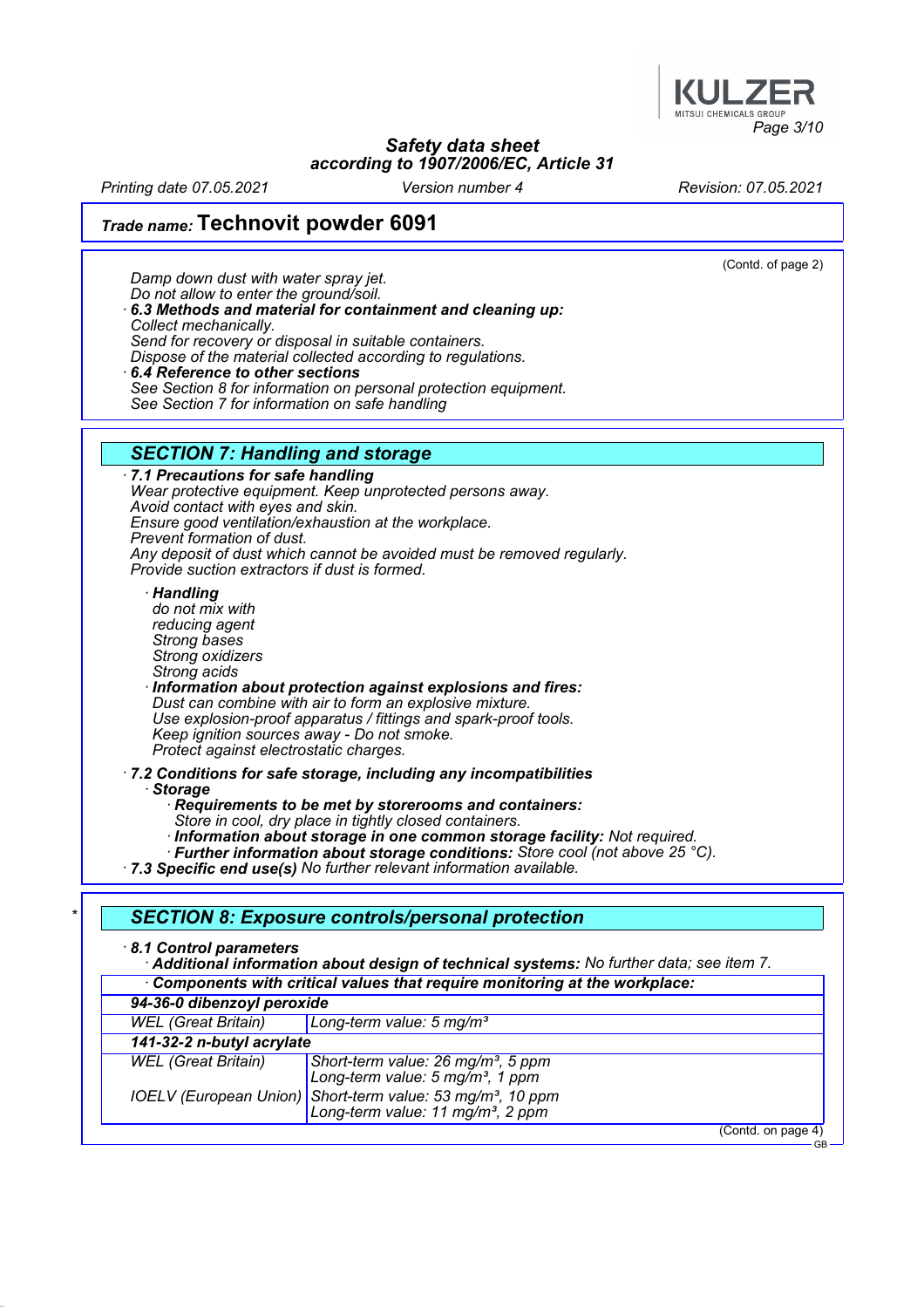

Printing date 07.05.2021 Version number 4 Revision: 07.05.2021

# Trade name: Technovit powder 6091

|                                         | · DNELs                         |                                                                                                                                                                      |                                                                                                                                                                                                                                                                                                                                                                                                                |
|-----------------------------------------|---------------------------------|----------------------------------------------------------------------------------------------------------------------------------------------------------------------|----------------------------------------------------------------------------------------------------------------------------------------------------------------------------------------------------------------------------------------------------------------------------------------------------------------------------------------------------------------------------------------------------------------|
|                                         | 94-36-0 dibenzoyl peroxide      |                                                                                                                                                                      |                                                                                                                                                                                                                                                                                                                                                                                                                |
| Oral                                    | ge.pop., I.te, syst.            |                                                                                                                                                                      | 2 mg/Kg (nd)                                                                                                                                                                                                                                                                                                                                                                                                   |
| Dermal                                  |                                 |                                                                                                                                                                      | worker industr., I.te., syst. 13.3 mg/Kg/d (nd)                                                                                                                                                                                                                                                                                                                                                                |
|                                         |                                 | Inhalative worker industr., I.te., syst. 39 mg/m3 (nd)                                                                                                               |                                                                                                                                                                                                                                                                                                                                                                                                                |
| 141-32-2 n-butyl acrylate               |                                 |                                                                                                                                                                      |                                                                                                                                                                                                                                                                                                                                                                                                                |
|                                         |                                 | Inhalative worker industr., I.te., local 11 mg/m3 (nd)                                                                                                               |                                                                                                                                                                                                                                                                                                                                                                                                                |
|                                         | · PNECs                         |                                                                                                                                                                      |                                                                                                                                                                                                                                                                                                                                                                                                                |
| 94-36-0 dibenzoyl peroxide              |                                 |                                                                                                                                                                      |                                                                                                                                                                                                                                                                                                                                                                                                                |
| freshwater                              |                                 | $0.00002$ mg/l (nd)                                                                                                                                                  |                                                                                                                                                                                                                                                                                                                                                                                                                |
| marine water                            |                                 | 0.000002 mg/l (nd)                                                                                                                                                   |                                                                                                                                                                                                                                                                                                                                                                                                                |
| <b>STP</b>                              |                                 | $0.35$ mg/l (nd)                                                                                                                                                     |                                                                                                                                                                                                                                                                                                                                                                                                                |
|                                         |                                 |                                                                                                                                                                      |                                                                                                                                                                                                                                                                                                                                                                                                                |
| sedim., dw, fre.wat.                    |                                 | $0.013$ mg/Kg (nd)                                                                                                                                                   |                                                                                                                                                                                                                                                                                                                                                                                                                |
|                                         |                                 | sedim., dw, mar.wat. $0.001$ mg/Kg (nd)                                                                                                                              |                                                                                                                                                                                                                                                                                                                                                                                                                |
| soil, dw                                |                                 | 0.003 mg/Kg (nd)                                                                                                                                                     |                                                                                                                                                                                                                                                                                                                                                                                                                |
| 141-32-2 n-butyl acrylate<br>freshwater |                                 |                                                                                                                                                                      |                                                                                                                                                                                                                                                                                                                                                                                                                |
|                                         |                                 | $0.003$ mg/l (nd)                                                                                                                                                    |                                                                                                                                                                                                                                                                                                                                                                                                                |
| marine water                            |                                 | $0$ mg/l (nd)                                                                                                                                                        |                                                                                                                                                                                                                                                                                                                                                                                                                |
| <b>STP</b>                              |                                 | $3.5$ mg/l (nd)                                                                                                                                                      |                                                                                                                                                                                                                                                                                                                                                                                                                |
| sedim., dw, fre.wat.                    |                                 | $0.034$ mg/Kg (nd)                                                                                                                                                   |                                                                                                                                                                                                                                                                                                                                                                                                                |
|                                         |                                 | sedim., dw, mar.wat. $0.003$ mg/Kg (nd)                                                                                                                              |                                                                                                                                                                                                                                                                                                                                                                                                                |
| soil, dw                                |                                 | 1 mg/Kg (nd)                                                                                                                                                         |                                                                                                                                                                                                                                                                                                                                                                                                                |
|                                         |                                 | Personal protective equipment                                                                                                                                        | Additional information: The lists that were valid during the compilation were used as basis.                                                                                                                                                                                                                                                                                                                   |
| 8.2 Exposure controls<br>Filter P3.     | · Breathing equipment:          | <b>General protective and hygienic measures</b><br>Do not inhale dust / smoke / mist.<br>Do not eat or drink while working.<br>Avoid contact with the eyes and skin. | The usual precautionary measures should be adhered to in handling the chemicals.<br>Wash hands during breaks and at the end of the work.                                                                                                                                                                                                                                                                       |
|                                         |                                 |                                                                                                                                                                      | Use a mask with particle filter in case of dust generation.                                                                                                                                                                                                                                                                                                                                                    |
|                                         | · Protection of hands:          |                                                                                                                                                                      |                                                                                                                                                                                                                                                                                                                                                                                                                |
|                                         | preparation.<br>the degradation |                                                                                                                                                                      |                                                                                                                                                                                                                                                                                                                                                                                                                |
|                                         |                                 | preparation/ the chemical mixture.                                                                                                                                   | The glove material has to be impermeable and resistant to the product/ the substance/ the<br>Selection of the glove material on consideration of the penetration times, rates of diffusion and<br>Due to missing tests no recommendation to the glove material can be given for the product/ the                                                                                                               |
|                                         | · Material of gloves            |                                                                                                                                                                      | chemical protection gloves are suitable, which are tested according to EN 374<br>Check protective gloves prior to each use for their proper condition.                                                                                                                                                                                                                                                         |
|                                         |                                 |                                                                                                                                                                      | The selection of the suitable gloves does not only depend on the material, but also on<br>further marks of quality and varies from manufacturer to manufacturer. As the product is a<br>preparation of several substances, the resistance of the glove material can not be<br>calculated in advance and has therefore to be checked prior to the application.<br>NBR: acrylonitrile-butadiene rubber (0,11 mm) |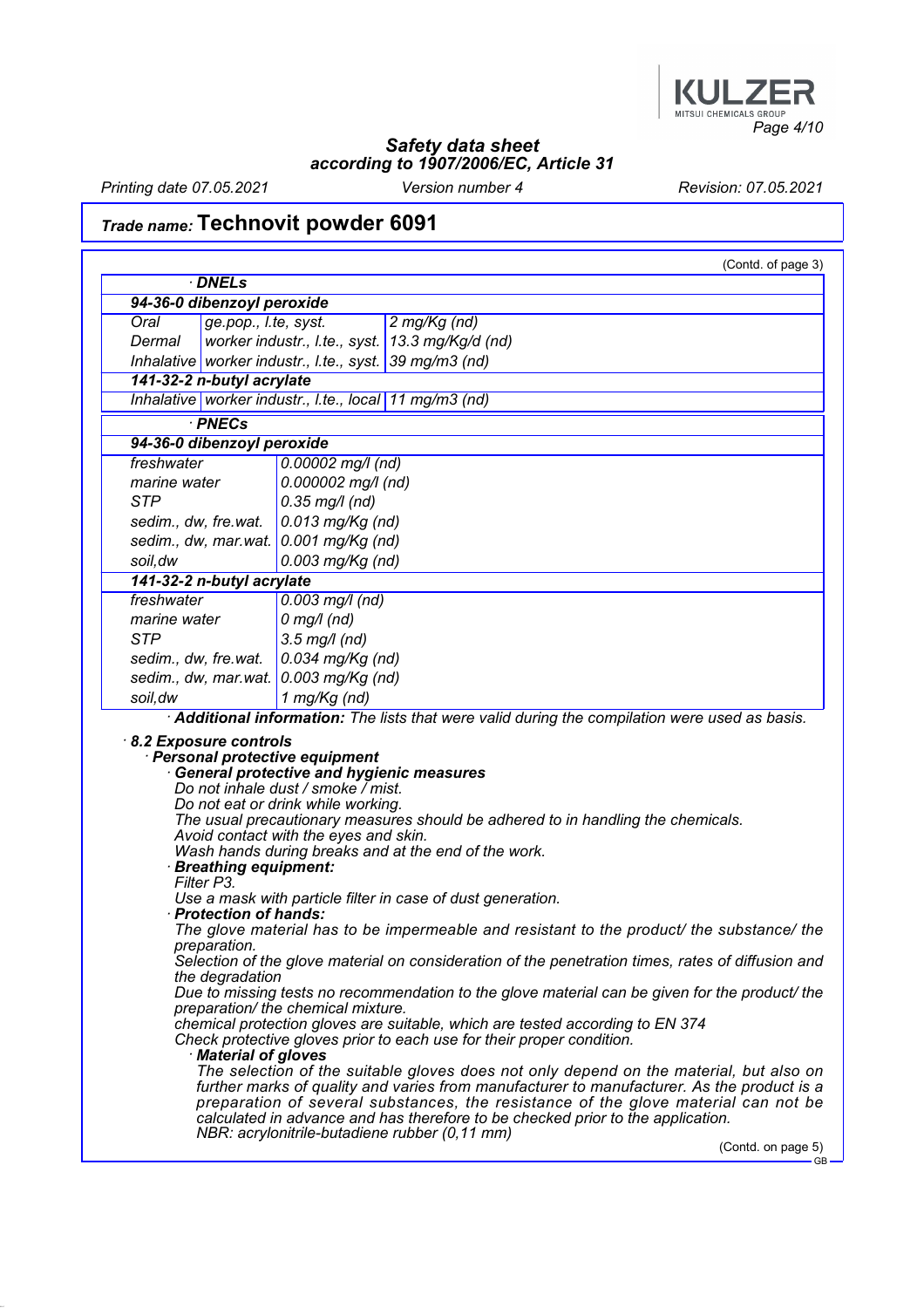

Printing date 07.05.2021 Version number 4 Revision: 07.05.2021

# Trade name: Technovit powder 6091

(Contd. of page 4)

· Penetration time of glove material The exact break trough time has to be found out by the manufacturer of the protective gloves and has to be observed.

>30 min

· Eye protection: eye protection (EN 166)

· Body protection: Light weight protective clothing

· Limitation and supervision of exposure into the environment

Do not allow to enter drainage system, surface or ground water.

| 9.1 Information on basic physical and chemical properties<br><b>General Information</b>                           |                                                                                               |
|-------------------------------------------------------------------------------------------------------------------|-----------------------------------------------------------------------------------------------|
| Appearance:<br>$\cdot$ Form:                                                                                      | Powder                                                                                        |
| · Colour:                                                                                                         | According to product specification                                                            |
| $\cdot$ Smell:                                                                                                    | <b>Odourless</b>                                                                              |
| Odour threshold:                                                                                                  | Not determined.                                                                               |
| · pH-value:                                                                                                       | Not applicable.                                                                               |
| Change in condition<br>· Melting point/freezing point:<br>Initial boiling point and boiling range: Not determined | Not determined                                                                                |
| · Flash point:                                                                                                    | Not applicable                                                                                |
| · Inflammability (solid, gaseous)                                                                                 | Not determined.                                                                               |
| Decomposition temperature:                                                                                        | Not determined.                                                                               |
| · Self-inflammability:                                                                                            | Product is not selfigniting.                                                                  |
| <b>Explosive properties:</b>                                                                                      | Product is not explosive. However, formation of<br>explosive powder/air mixtures is possible. |
| Critical values for explosion:                                                                                    |                                                                                               |
| · Lower:                                                                                                          | Not determined.                                                                               |
| · Upper:                                                                                                          | Not determined.                                                                               |
| <b>Steam pressure:</b>                                                                                            | Not applicable.                                                                               |
| · Density                                                                                                         | Not determined                                                                                |
| · Relative density                                                                                                | Not determined.                                                                               |
| · Vapour density                                                                                                  | Not applicable.                                                                               |
| <b>Evaporation rate</b>                                                                                           | Not applicable.                                                                               |
| · Solubility in / Miscibility with                                                                                |                                                                                               |
| · Water:                                                                                                          | <b>Insoluble</b>                                                                              |
| · Partition coefficient: n-octanol/water: Not determined.                                                         |                                                                                               |
| · Viscosity:                                                                                                      |                                                                                               |
| · dynamic:                                                                                                        | Not applicable.                                                                               |
| $\cdot$ kinematic:                                                                                                | Not applicable.                                                                               |
| 9.2 Other information                                                                                             | No further relevant information available.                                                    |

(Contd. on page 6)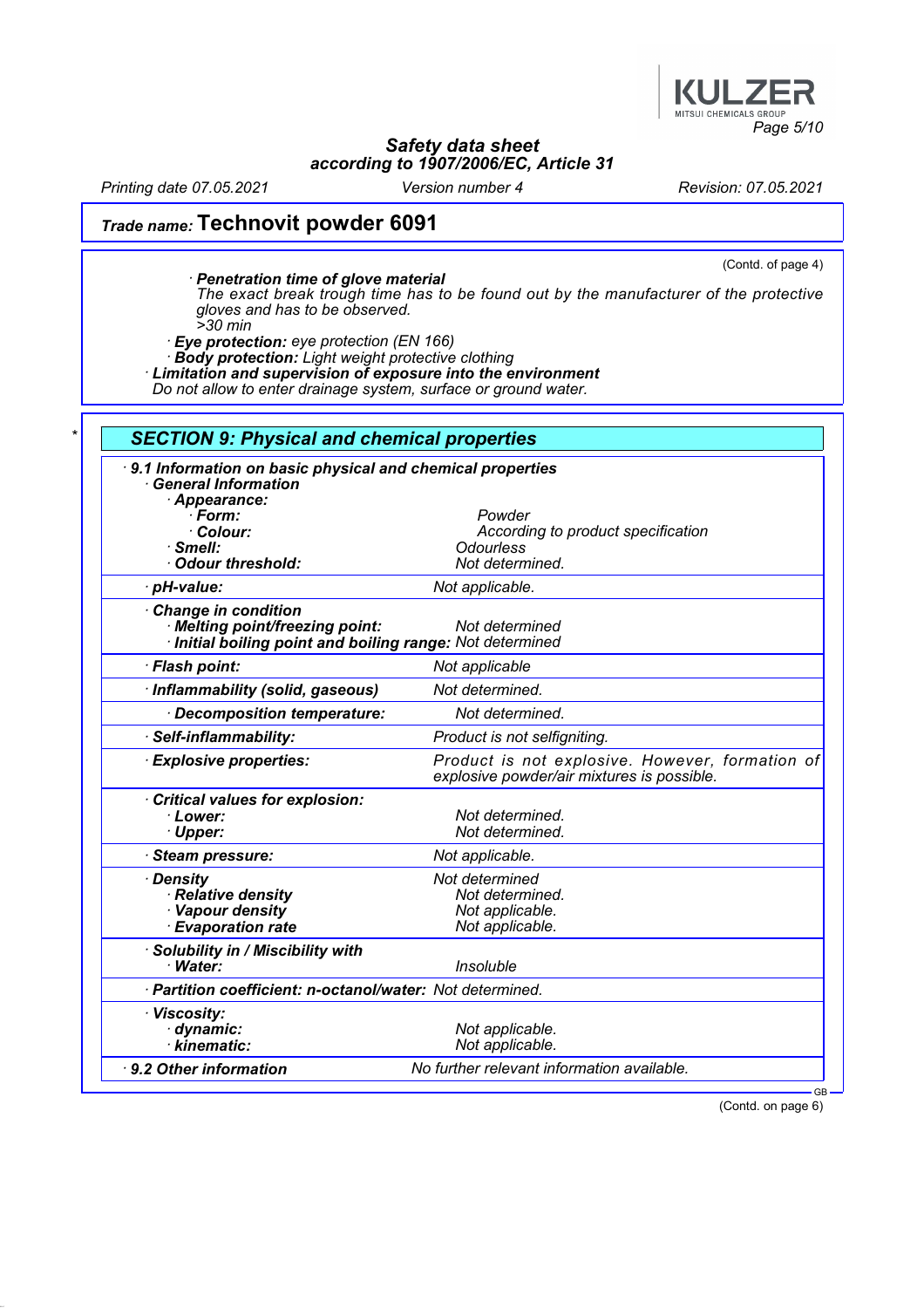

Printing date 07.05.2021 Version number 4 Revision: 07.05.2021

## Trade name: Technovit powder 6091

(Contd. of page 5)

#### SECTION 10: Stability and reactivity

· 10.1 Reactivity No further relevant information available.

#### · 10.2 Chemical stability

- Conditions to be avoided: No decomposition if used and stored according to specifications. · 10.3 Possibility of hazardous reactions
- Risk of dust explosion if enriched with fine dust in presence of air
- · 10.4 Conditions to avoid Heat, flames and sparks.
- · 10.5 Incompatible materials: Strong oxidizers reducing agent Strong bases Strong acids
- · 10.6 Hazardous decomposition products: None

#### **SECTION 11: Toxicological information**

· 11.1 Information on toxicological effects

· Acute toxicity Based on available data, the classification criteria are not met.

#### · LD/LC50 values that are relevant for classification:

|  |  | 94-36-0 dibenzoyl peroxide |  |  |
|--|--|----------------------------|--|--|
|  |  |                            |  |  |

Oral LD0 >2,000 mg/kg (mouse) (OECD 401)

Inhalative LC0/4h 24.3 ppm (rat) (OECD 403)

141-32-2 n-butyl acrylate

#### Oral LD50 3,150 mg/kg (rat) (OECD 401)

· Primary irritant effect:

- Skin corrosion/irritation Based on available data, the classification criteria are not met. Serious eye damage/irritation
- Based on available data, the classification criteria are not met.
- · Respiratory or skin sensitisation
	- Based on available data, the classification criteria are not met.

· Additional toxicological information:

- · CMR effects (carcinogenity, mutagenicity and toxicity for reproduction)
	- · Germ cell mutagenicity Based on available data, the classification criteria are not met. · Carcinogenicity Based on available data, the classification criteria are not met.
	- · Reproductive toxicity Based on available data, the classification criteria are not met.
- · STOT-single exposure Based on available data, the classification criteria are not met.
- · STOT-repeated exposure Based on available data, the classification criteria are not met.
- · Aspiration hazard Based on available data, the classification criteria are not met.

| $\cdot$ 12.1 Toxicity |                                            |  |
|-----------------------|--------------------------------------------|--|
| Aquatic toxicity:     |                                            |  |
|                       | 94-36-0 dibenzoyl peroxide                 |  |
| EC50/72h              | 0.042 mg/l (algae) (OECD 201)              |  |
| EC50/48h              | $0.11$ mg/l (daphnia) (OECD 202)           |  |
| LC50/96h              | $0.06$ mg/l (fish) (OECD 203)              |  |
|                       | ErC50 / 72 h 0.071 mg/l (algae) (OECD 201) |  |
|                       | NOEC / 72h   0.02 mg/l (algae) (OECD 201)  |  |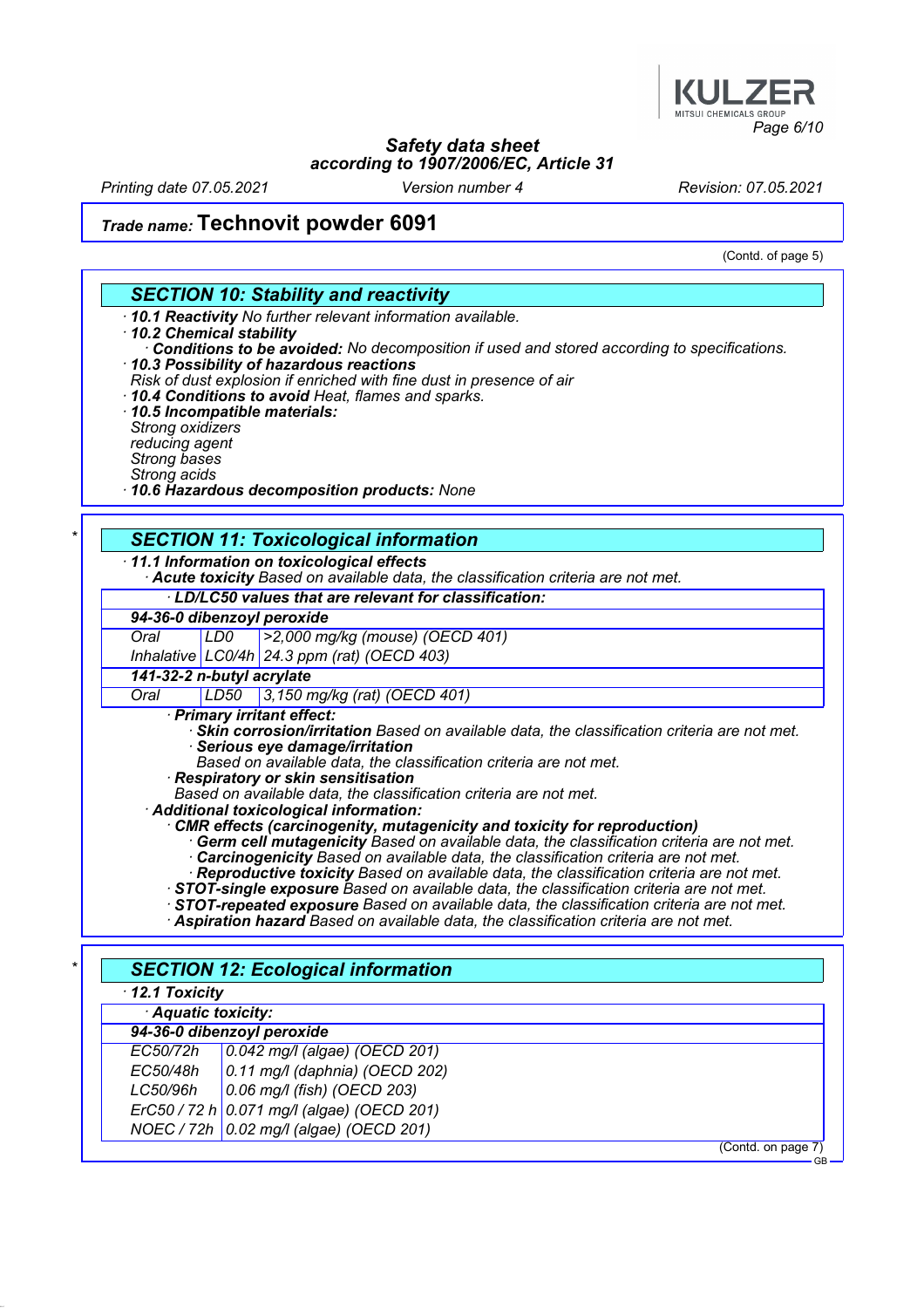

Printing date 07.05.2021 Version number 4 Revision: 07.05.2021

# Trade name: Technovit powder 6091

|                                                                                            | (Contd. of page 6)                                                                                                                                                                                                                                                                                         |  |  |  |  |  |                                                                                                    |
|--------------------------------------------------------------------------------------------|------------------------------------------------------------------------------------------------------------------------------------------------------------------------------------------------------------------------------------------------------------------------------------------------------------|--|--|--|--|--|----------------------------------------------------------------------------------------------------|
|                                                                                            | NOEC / 96h   0.032 mg/l (fish) (OECD 203)                                                                                                                                                                                                                                                                  |  |  |  |  |  |                                                                                                    |
|                                                                                            | NOEC / 48h 0.076 mg/l (daphnia) (OECD 202)                                                                                                                                                                                                                                                                 |  |  |  |  |  |                                                                                                    |
| ErC10                                                                                      | 0.001 mg/L /21d (daphnia) (OECD 211)                                                                                                                                                                                                                                                                       |  |  |  |  |  |                                                                                                    |
|                                                                                            | 141-32-2 n-butyl acrylate                                                                                                                                                                                                                                                                                  |  |  |  |  |  |                                                                                                    |
| EC50/72h<br>2.65 mg/l (algae) (OECD 201)                                                   |                                                                                                                                                                                                                                                                                                            |  |  |  |  |  |                                                                                                    |
| EC50/48h                                                                                   | 8.2 mg/l (daphnia) (OECD 202)                                                                                                                                                                                                                                                                              |  |  |  |  |  |                                                                                                    |
| LC50/96h                                                                                   | 5.2 mg/l (fish) (OECD 203)                                                                                                                                                                                                                                                                                 |  |  |  |  |  |                                                                                                    |
|                                                                                            | NOEC / 96h 3.8 mg/l (fish) (EPA OTS 797.1400)                                                                                                                                                                                                                                                              |  |  |  |  |  |                                                                                                    |
| NOEC / 48h                                                                                 | 0.136 mg/l (daphnia) (OECD 211)                                                                                                                                                                                                                                                                            |  |  |  |  |  |                                                                                                    |
|                                                                                            | 12.2 Persistence and degradability                                                                                                                                                                                                                                                                         |  |  |  |  |  |                                                                                                    |
|                                                                                            | 94-36-0 dibenzoyl peroxide                                                                                                                                                                                                                                                                                 |  |  |  |  |  |                                                                                                    |
|                                                                                            | Biodegradation 71 % /28d (nd) (OECD 301D)                                                                                                                                                                                                                                                                  |  |  |  |  |  |                                                                                                    |
| 141-32-2 n-butyl acrylate                                                                  |                                                                                                                                                                                                                                                                                                            |  |  |  |  |  |                                                                                                    |
|                                                                                            | Biodegradation 80-90 % /28d (nd) (OECD 310)                                                                                                                                                                                                                                                                |  |  |  |  |  |                                                                                                    |
|                                                                                            | 12.3 Bioaccumulative potential No further relevant information available.<br>12.4 Mobility in soil No further relevant information available.<br>Additional ecological information:<br>· General notes:<br>Do not allow undiluted product or large quantities of it to reach ground water, water bodies or |  |  |  |  |  |                                                                                                    |
| sewage system.<br>12.5 Results of PBT and vPvB assessment<br>· <b>PBT:</b> Not applicable. |                                                                                                                                                                                                                                                                                                            |  |  |  |  |  |                                                                                                    |
|                                                                                            |                                                                                                                                                                                                                                                                                                            |  |  |  |  |  | · vPvB: Not applicable.<br>· 12.6 Other adverse effects No further relevant information available. |
|                                                                                            |                                                                                                                                                                                                                                                                                                            |  |  |  |  |  |                                                                                                    |

# SECTION 13: Disposal considerations

· 13.1 Waste treatment methods

Recommendation

Small quantities can be polymerized with the matching system component(s) and the cured solid material can be disposed of with the regular garbage.

· Uncleaned packagings:

· Recommendation: Disposal must be made according to official regulations.

| $\cdot$ 14.1 UN-Number                |                                                                                                                         |  |
|---------------------------------------|-------------------------------------------------------------------------------------------------------------------------|--|
| ADR, IMDG, IATA                       | <b>UN3077</b>                                                                                                           |  |
| 14.2 UN proper shipping name<br>· ADR | 3077 ENVIRONMENTALLY HAZARDOUS<br>SUBSTANCE, SOLID, N.O.S. (Ethylene<br>dibenzoate, dibenzoyl peroxide)                 |  |
| ∙IMDG                                 | ENVIRONMENTALLY HAZARDOUS<br>SUBSTANCE, SOLID, N.O.S. (Ethylene<br>dibenzoate, dibenzoyl peroxide), MARINE<br>POLLUTANT |  |

**GB**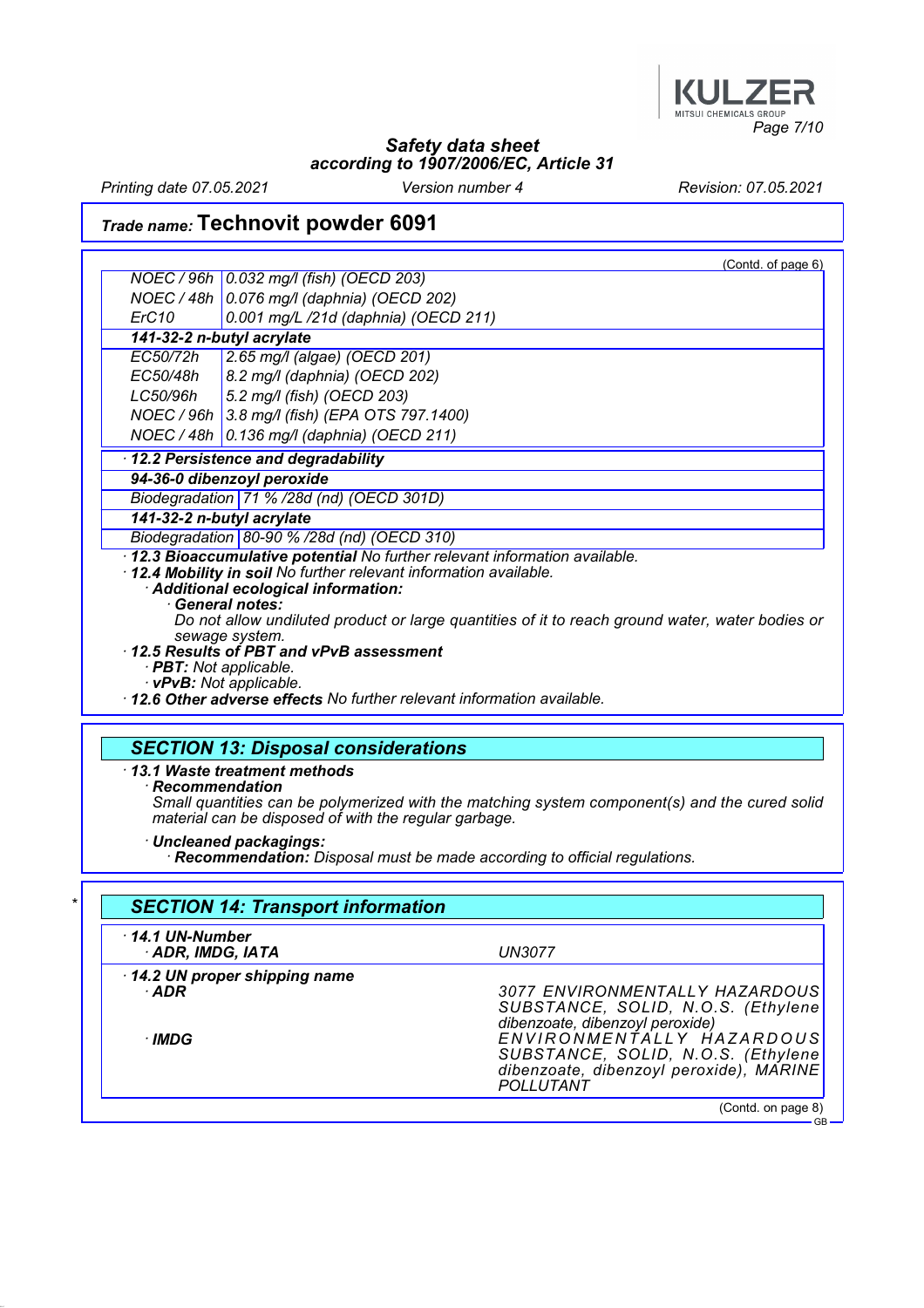

Printing date 07.05.2021 Version number 4 Revision: 07.05.2021

# Trade name: Technovit powder 6091

|                                                                                   | (Contd. of page 7)                                                                                 |
|-----------------------------------------------------------------------------------|----------------------------------------------------------------------------------------------------|
| $\cdot$ IATA                                                                      | ENVIRONMENTALLY HAZARDOUS<br>SUBSTANCE, SOLID, N.O.S. (Ethylene<br>dibenzoate, dibenzoyl peroxide) |
| 14.3 Transport hazard class(es)                                                   |                                                                                                    |
| $·$ ADR                                                                           |                                                                                                    |
|                                                                                   |                                                                                                    |
| · Class                                                                           | 9 (M7) Miscellaneous dangerous<br>substances and articles.                                         |
| · Label                                                                           | 9                                                                                                  |
| · IMDG, IATA                                                                      |                                                                                                    |
|                                                                                   |                                                                                                    |
| · Class                                                                           | 9 Miscellaneous dangerous substances<br>and articles.                                              |
| · Label                                                                           | 9                                                                                                  |
| 14.4 Packing group<br>· ADR, IMDĞ, IATA                                           | Ш                                                                                                  |
| 14.5 Environmental hazards:<br>· Marine pollutant:                                | Yes<br>Symbol (fish and tree)                                                                      |
| · Special marking (ADR):<br>Special marking (IATA):                               | Symbol (fish and tree)<br>Symbol (fish and tree)                                                   |
| 14.6 Special precautions for user                                                 | Warning: Miscellaneous dangerous substances<br>and articles.                                       |
| Kemler Number:                                                                    | 90                                                                                                 |
| · EMS Number:<br>· Stowage Category                                               | $F-A, S-F$<br>А                                                                                    |
| Stowage Code                                                                      | SW23 When transported in BK3 bulk<br>container, see 7.6.2.12 and 7.7.3.9.                          |
| 14.7 Transport in bulk according to Annex II of<br><b>Marpol and the IBC Code</b> | Not applicable.                                                                                    |
| · Transport/Additional information:                                               |                                                                                                    |
| $\cdot$ ADR                                                                       |                                                                                                    |
| · Limited quantities (LQ)                                                         | 5 kg                                                                                               |
| <b>Excepted quantities (EQ)</b>                                                   | Code: E1<br>Maximum net quantity per inner                                                         |
|                                                                                   |                                                                                                    |
|                                                                                   | packaging: 30 g<br>packaging: 1000 g                                                               |
| · Transport category<br>Tunnel restriction code                                   | Maximum net quantity per outer                                                                     |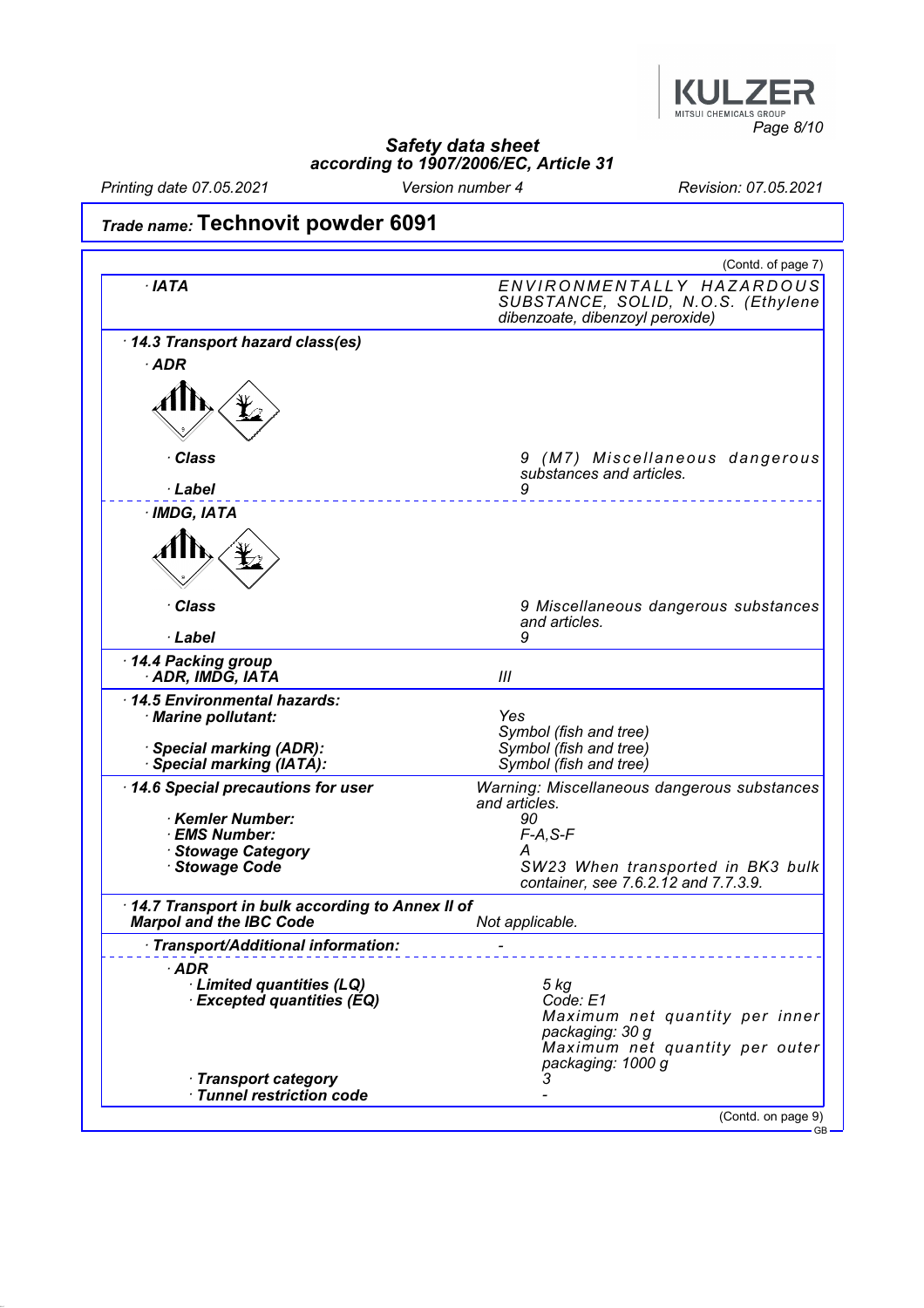

Printing date 07.05.2021 Version number 4 Revision: 07.05.2021

### Trade name: Technovit powder 6091

(Contd. of page 8) · IMDG · Limited quantities (LQ) 5 kg  $\cdot$  Excepted quantities (EQ) Maximum net quantity per inner packaging: 30 g Maximum net quantity per outer packaging: 1000 g · UN "Model Regulation": UN 3077 ENVIRONMENTALLY HAZARDOUS SUBSTANCE, SOLID, N.O.S. (ETHYLENE DIBENZOATE, DIBENZOYL PEROXIDE), 9, III

#### **SECTION 15: Regulatory information**

· 15.1 Safety, health and environmental regulations/legislation specific for the substance or mixture

· Directive 2012/18/EU

Named dangerous substances - ANNEX I None of the ingredients is listed.

· Seveso category E2 Hazardous to the Aquatic Environment

 $\cdot$  Qualifying quantity (tonnes) for the application of lower-tier requirements 200  $t$ 

· Qualifying quantity (tonnes) for the application of upper-tier requirements 500 t

#### · National regulations

· Information about limitation of use:

Employment restrictions concerning young persons must be observed.

Employment restrictions concerning women of child-bearing age must be observed.

· 15.2 Chemical safety assessment: A Chemical Safety Assessment has not been carried out.

#### SECTION 16: Other information

These data are based on our present knowledge. However, they shall not constitute a guarantee for any specific product features and shall not establish a legally valid contractual relationship.

#### **Relevant phrases**

H226 Flammable liquid and vapour.

H241 Heating may cause a fire or explosion.

H315 Causes skin irritation.

H317 May cause an allergic skin reaction.

H319 Causes serious eye irritation.

H332 Harmful if inhaled.

H335 May cause respiratory irritation.

H400 Very toxic to aquatic life.

H410 Very toxic to aquatic life with long lasting effects.

H412 Harmful to aquatic life with long lasting effects.

· Abbreviations and acronyms:

ADR: Accord relatif au transport international des marchandises dangereuses par route (European Agreement Concerning the International Carriage of Dangerous Goods by Road) IMDG: International Maritime Code for Dangerous Goods IATA: International Air Transport Association GHS: Globally Harmonised System of Classification and Labelling of Chemicals EINECS: European Inventory of Existing Commercial Chemical Substances ELINCS: European List of Notified Chemical Substances CAS: Chemical Abstracts Service (division of the American Chemical Society) DNEL: Derived No-Effect Level (REACH)

PNEC: Predicted No-Effect Concentration (REACH)

(Contd. on page 10) GB